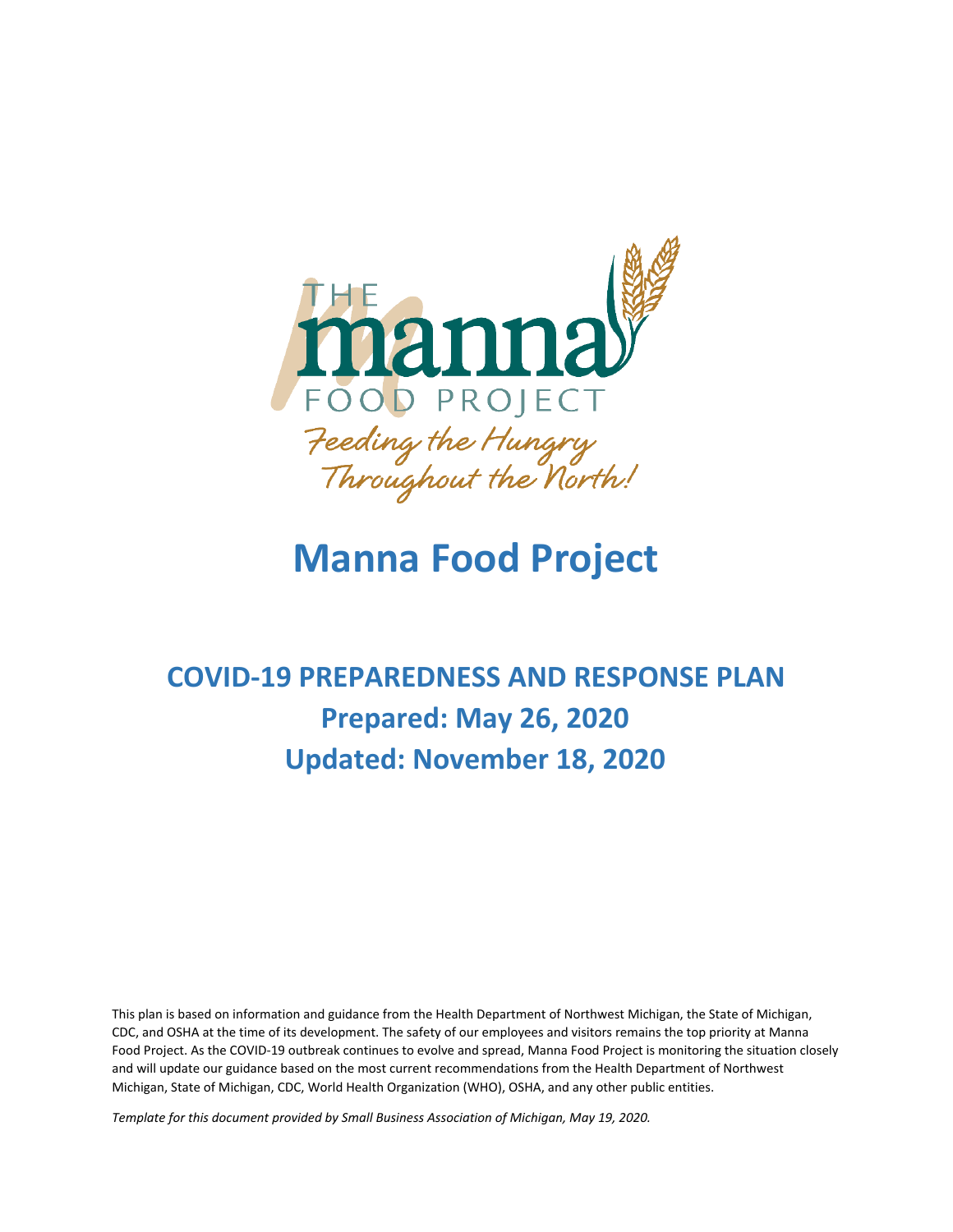## COVID-19 PREPAREDNESS AND RESPONSE PLAN

Manna Food Project takes the health and safety of our employees seriously. We are all living through the spread of COVID-19 and the need for certain employees to continue in-person work. Others either are or will soon be welcomed back into work, either because they are critical infrastructure workers, because they are needed to conduct minimum basic operations for our business or because our business is once again allowed to open. We want you to know that we are committed to reducing the risk of exposure to COVID-19 and we are ready to provide a healthy and safe workplace for our employees, customers and guests.

Our plan is based on information and guidance from the Centers for Disease Control (CDC) and the Occupational Health and Safety Administration (OSHA) at the time of its development. Because the COVID-19 situation is frequently changing, the need for modifications may occur based on further guidance provided by the CDC, OSHA, and other public officials at the state or local levels. Manna Food Project is focused on five lines of defense:

- 1. Limiting the number of people in the facility,
- 2. Limiting the number of people together in the same place within the facility,
- 3. Sanitizing all areas on a regular basis,
- 4. Requiring all staff, volunteers, and visitors to fill out a self-disclosure form, which includes recording body temperature, and
- 5. Requiring appropriate personal protection equipment, including masks and gloves.

Note: Manna Food Project may amend this plan based on changing requirements and the needs of our business.

The spread of COVID-19 in the workplace can come from several sources:

- Co-workers and volunteers
- Clients (people receiving food assistance)
- Guests (visitors, vendors, community partners)
- The general public

Our employees fall into both of the following categories as defined by OSHA:

- **Lower exposure risk** (the work performed does not require direct contact with people known or suspected to be infected with COVID-19 or frequent close contact with the public).
- **Medium exposure risk** (the work performed requires frequent and/or close contact with people who may be infected with COVID-19, but who are not known COVID-19 patients, or contact with the general public in areas where there is ongoing community transmission).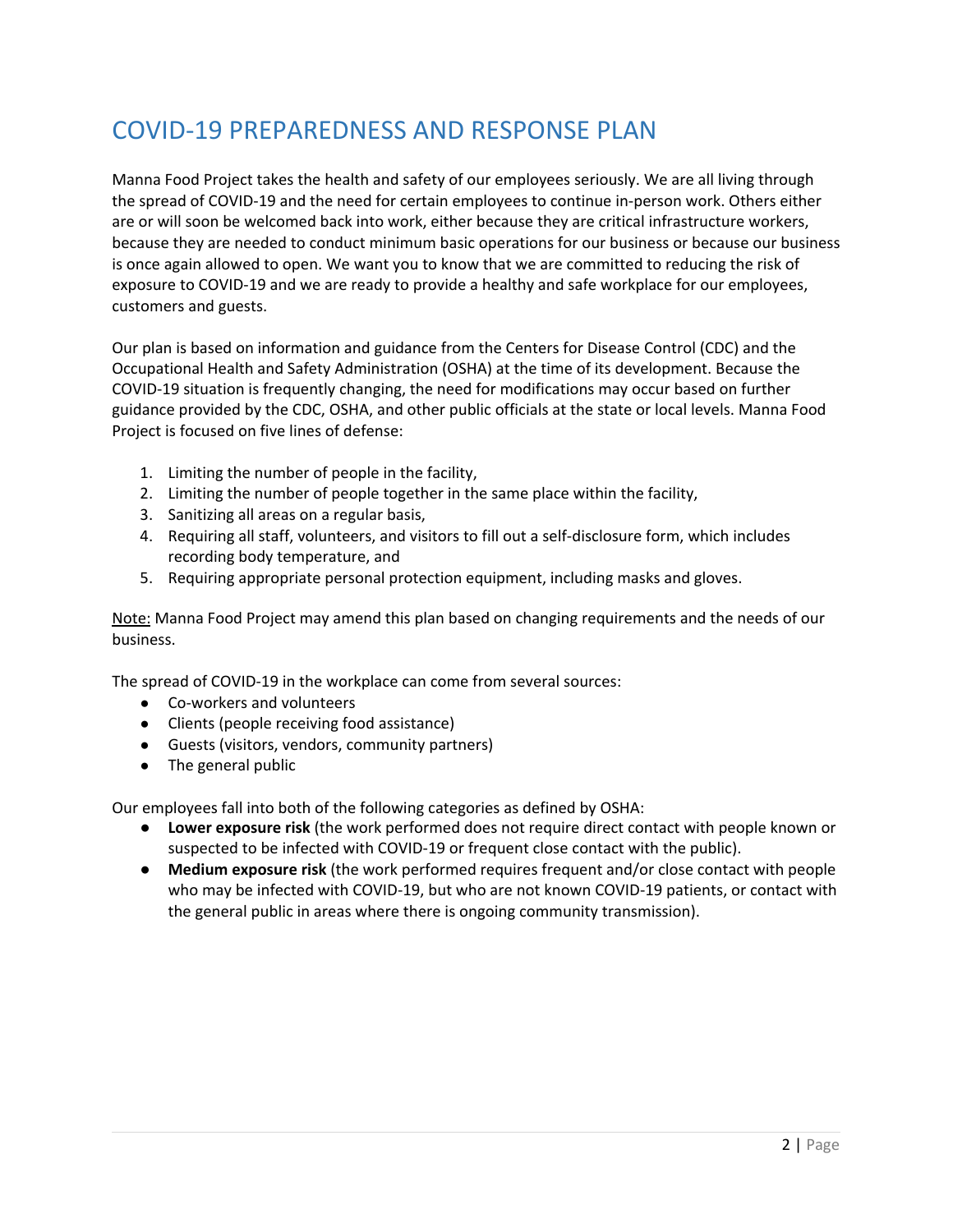## **COVID-19 Workplace Coordinators (Task Force)**

Manna Food Project has designated the following staff as its COVID-19 Workplace Coordinators:

231-675-5715 269-908-8563

Kim Baker, Executive Director **Jessyca Stoepker, Program Coordinator** kbaker@mannafoodproject.org istoepker@mannafoodproject.org

The coordinators' responsibilities include:

- Staying up to date on federal, state, and local guidance
- Incorporating those recommendations into our workplace
- Training staff and volunteers on control practices, proper use of personal protective equipment, and the steps employees must take to notify our business of any COVID-19 symptoms or suspected cases of COVID-19
- Reviewing HR policies and practices to ensure they are consistent with this plan and existing local, state, and federal requirements

## **Responsibilities of Manna Food Project Workplace Coordinators**

All Manna Food Project workplace coordinators must be familiar with this plan and be ready to answer questions from employees. Additionally, Manna expects that they will set a good example by following this plan. This includes practicing good personal hygiene and jobsite safety practices to prevent the spread of the virus. Managers and supervisors must encourage this same behavior from all employees.

Manna Food Project will:

- Require, and keep organized records of, daily self-screening protocols for all employees, volunteers, or visitors entering the worksite, including, at a minimum, a questionnaire covering symptoms and suspected or confirmed cases of COVID-19.
- Keep everyone on the worksite premises at least six feet from one another to the maximum extent possible, including through the use of ground markings, signs, and physical barriers, as appropriate to the worksite.
- Provide non-medical grade face coverings to their employees, volunteers, visitors, and clients who do not already have their own.
- Require face coverings to be worn when employees cannot consistently maintain six feet of separation from other individuals in the workplace.
- Increase facility cleaning and disinfection, especially on high-touch surfaces (e.g., door handles), paying special attention to parts, products, and shared equipment (e.g., tools, machinery, vehicles).
- Adopt protocols to disinfect and decontaminate the facility in the event of a positive COVID-19 case in the workplace.
- Make cleaning supplies available to employees upon entry and at the worksite, and provide time for employees to wash hands frequently or to use hand sanitizer.
- When an employee is identified with a confirmed case of COVID-19, within 24 hours, notify:
	- o The local public health department,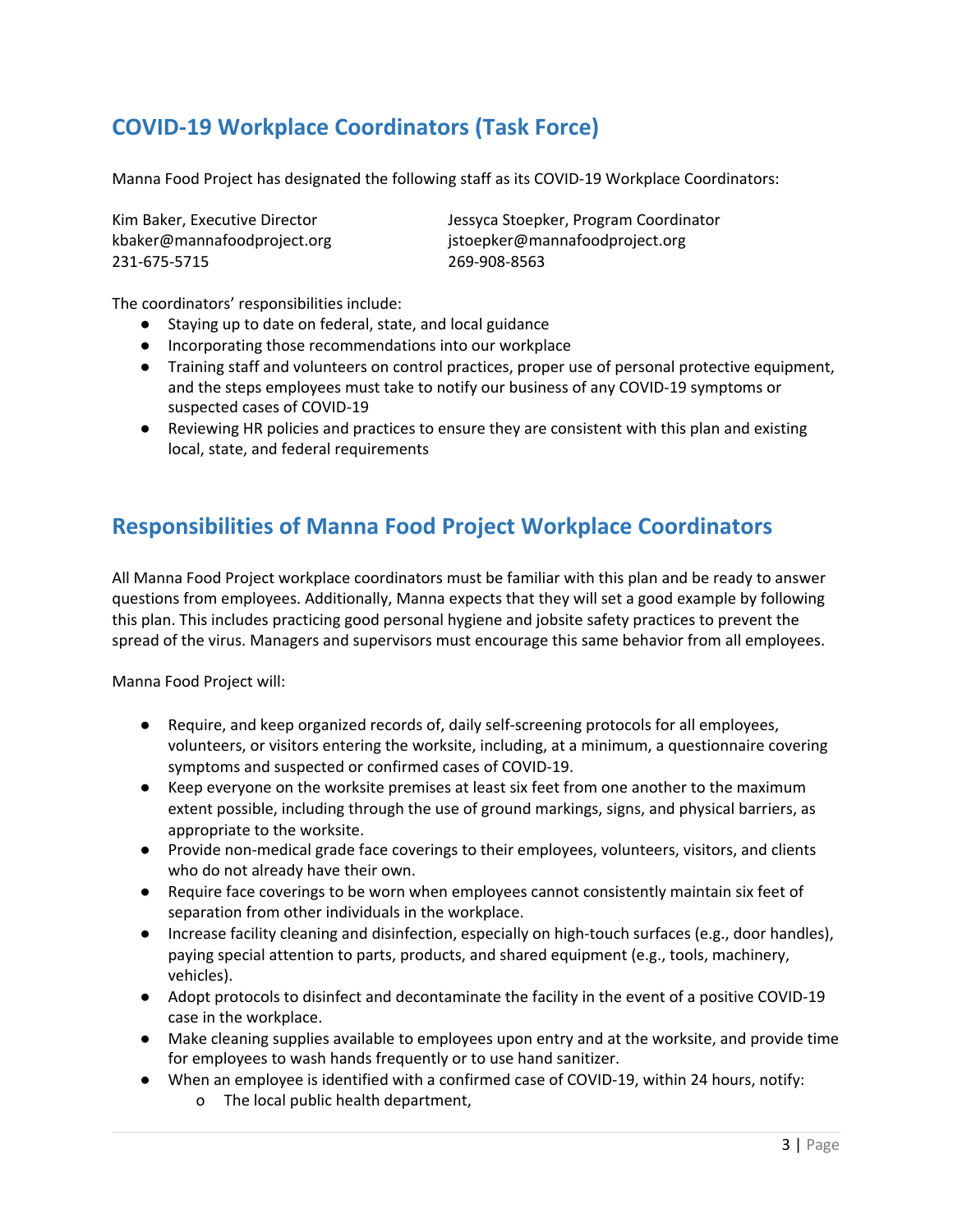- o Any co-workers, contractors, or suppliers who may have come into contact with the person with a confirmed case of COVID-19, and
- o The general public, in the event that the employee exposed clients receiving food assistance.
- Train employees on how to report unsafe work conditions.

### **Responsibilities of Employees**

We are asking each of our employees to help with our prevention efforts while at work. Manna Food Project understands that, in order to minimize the impact of COVID-19 at our facility, everyone needs to play his or her part. We have instituted several best practices to minimize exposure to COVID-19 and prevent its spread in the workplace. This includes specific cleaning efforts and social distancing. While at work, all employees must follow these best practices for them to be effective. Beyond these best practices, we require employees to report to their managers or supervisors immediately if they are experiencing any signs or symptoms of COVID-19, as described below. If employees have specific questions about this plan or COVID-19, they should ask their manager, supervisor, or contact Kim Baker.

#### OSHA and the CDC Prevention Guidelines

OSHA and the CDC have provided the following preventive guidance for all workers, regardless of exposure risk:

- 1. Frequently wash your hands with soap and water for at least 20 seconds. When soap and running water are unavailable, use an alcohol-based hand rub with at least 60% alcohol.
- 2. Avoid touching your eyes, nose, or mouth with unwashed hands.
- 3. Follow appropriate respiratory etiquette, which includes covering for coughs and sneezes.
- 4. Avoid close contact with anyone who is sick.
- 5. Maintain appropriate social distance of six feet to the greatest extent possible.

Additionally, employees must familiarize themselves with the symptoms and exposure risks of COVID-19.

The primary symptoms include:

- Dry cough, and/or
- Shortness of breath or difficulty breathing

Or at least two of these symptoms:

- Fever (either feeling feverish or a temperature of 100.4 degrees or higher)
- Chills and/or repeated shaking with chills
- Muscle pain
- Headache
- Sore throat
- New loss of taste or smell
- Diarrhea
- Nausea and/or vomiting
- Congestion and/or runny nose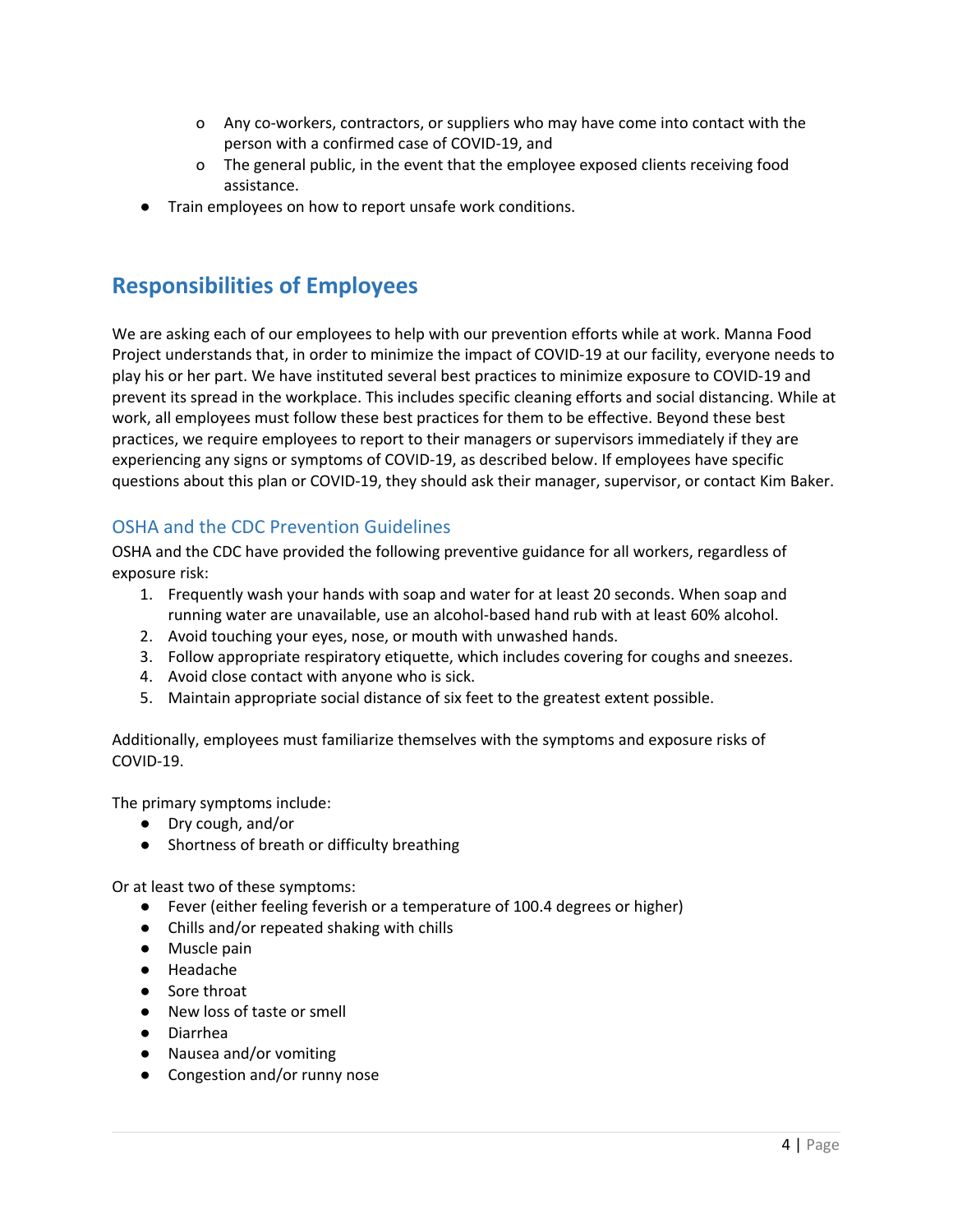Any employee displaying these symptoms should not report to work, self-quarantine, and obtain diagnostic testing.

Similarly, if employees come into close contact with someone showing these symptoms, they must notify their supervisor immediately and consult their healthcare provider. We have the responsibility to work to identify and notify all employees who have close contact with individuals with COVID-19 symptoms.

"Close contact" is not brief or incidental contact with a person with COVID-19 symptoms. The CDC and the Health Department of Northwest Michigan has defined "close contact" as either:

- Being within 6 feet of an infected person for 15 cumulative minutes or more, over a period of 24 hours, or
- Having direct contact with infectious secretions of a COVID-19 infected person or a person with any COVID-19 symptom(s) (i.e., being coughed on).

An infected person can spread COVID-19 starting 48 hours (or 2 days) before the person has any symptoms or tests positive for COVID-19.

### **Preventative Measures to Minimize Exposure**

Manna Food Project has put a number of best practices and measures in place to ensure the health and safety of identified groups of individuals. With each group of individuals, our plan is focused on five lines of defense:

- 1. Limiting the number of people in the facility,
- 2. Limiting the number of people together in the same place within the facility,
- 3. Sanitizing all areas on a regular basis,
- 4. Requiring all staff, volunteers, and visitors to fill out a self-disclosure form, which includes recording body temperature, and
- 5. Requiring appropriate personal protection equipment, including masks and gloves.

#### CLIENTS AND THE GENERAL PUBLIC

Manna Food Project business practices are evaluated to ensure safety and health of all individuals and members of the public.

- Social distancing practices to be observed:
	- o Distributing food occurs outside the building as a curbside service
	- o Clients are not allowed within the building
	- o 6-foot distances are enforced as much as possible
- Food boxes are handled with gloves.
- Registration is done with clients inside their vehicles; signatures are not required.
- Manna Food Project will provide masks to clients as well as appropriate disinfectants so that individuals can clean work areas before and after use.
- Information is posted throughout the worksite educating individuals on ways to reduce the spread of COVID-19.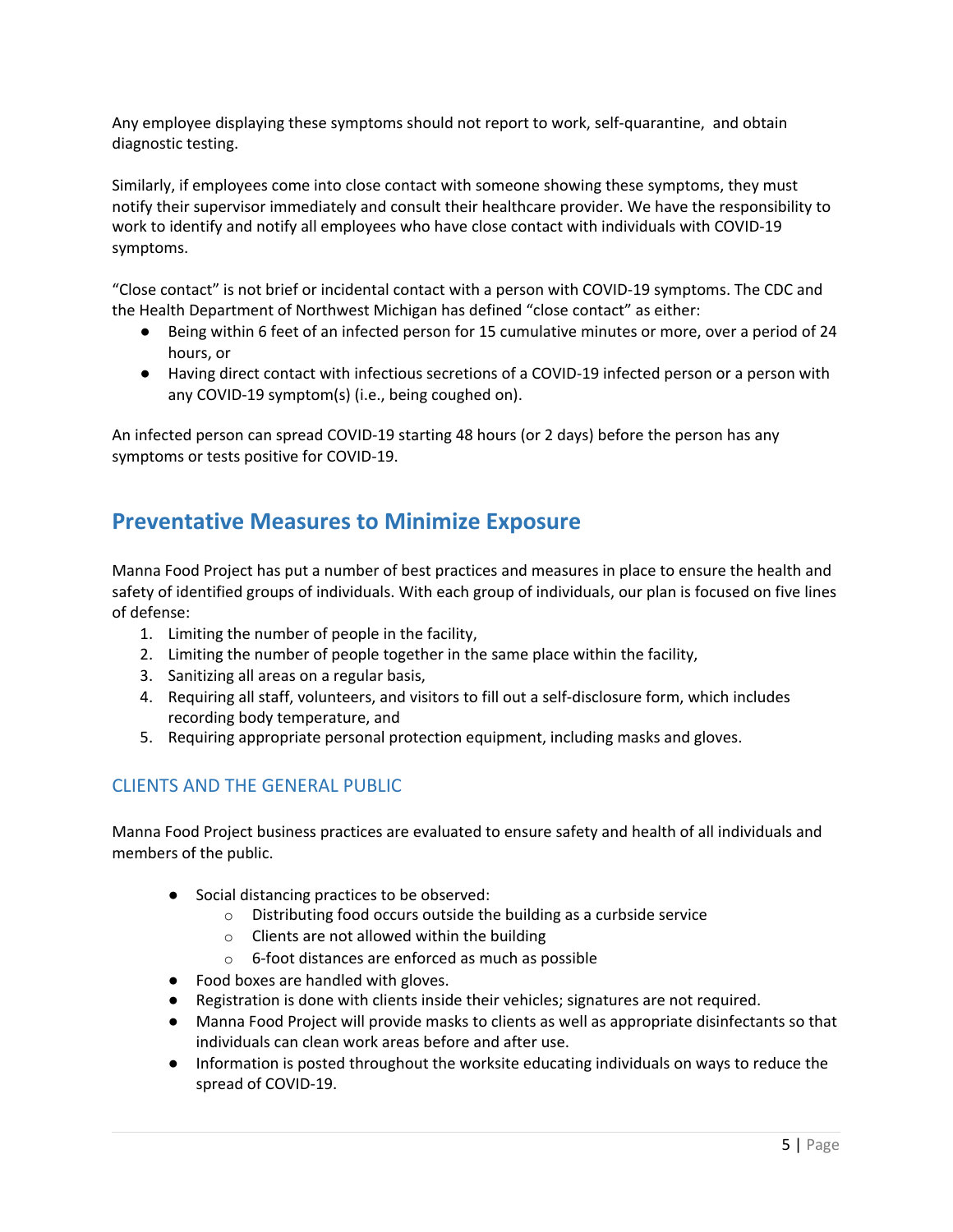- Any individual entering the facility may have their temperature checked and/or a questionnaire completed prior to entry.
- Individual symptoms will be observed, and individuals displaying symptoms of COVID -19 will be removed from the workplace.
- Any individual entering the Manna Food Project facility may be required to provide a phone number in order to assist the health department with contract tracing in the case of an outbreak. This information will not be shared and will only be utilized for the purpose of contract tracing.

#### VISITORS, VENDORS, AND OTHERS

- All business partners that work within Manna Food Project have been provided this plan.
- Manna Food Project will limit the number of visitors in the facility.
- On an individual basis, certain functions and vendors may be postponed until a later date.
- Any individual entering one of the Manna Food Project facilities is required to wear a mask, and may have their temperature checked and/or a questionnaire completed prior to entry.
- Any individual entering the Manna Food Project facility may be required to provide a phone number in order to assist the health department with contract tracing in the case of an outbreak. This information will not be shared and will only be utilized for the purpose of contract tracing.

#### CO-WORKERS AND VOLUNTEERS

#### General Education

- Posting CDC information, including recommendations, symptoms, and risk factors.
- Informing employees of the importance of good hand hygiene. Regularly washing hands with soap and water for at least 20 seconds is one of the most effective ways for employees to minimize exposure to COVID-19. If soap and water are not readily available, employees should use alcohol-based hand sanitizer that is at least 60% alcohol. If hands are visibly dirty, soap and water should be chosen over hand sanitizer.
- Discourage handshaking and encourage the use of other non-contact methods of greeting
- Providing tissues and no-touch trash bins to minimize exposure to infectious secretions
- Ensuring that adequate supplies of soap and hand sanitizer are maintained and placing hand sanitizers in multiple locations.
- When possible, avoid the use of other employees' phones, desks, offices, other work tools and equipment, and other commonly touched surfaces.
- If the above cannot be avoided, clean and disinfect them before and after use.

#### Social Distancing

- Limit in-person meetings.
- Restrict the number of workers present on-site to no more than necessary.
- Promote remote work as much as possible.
- Encourage and require social distancing to the greatest extent possible while in the workplace.
- Encourage employees to minimize ridesharing. If this cannot be avoided, while in vehicles, employees must ensure adequate ventilation.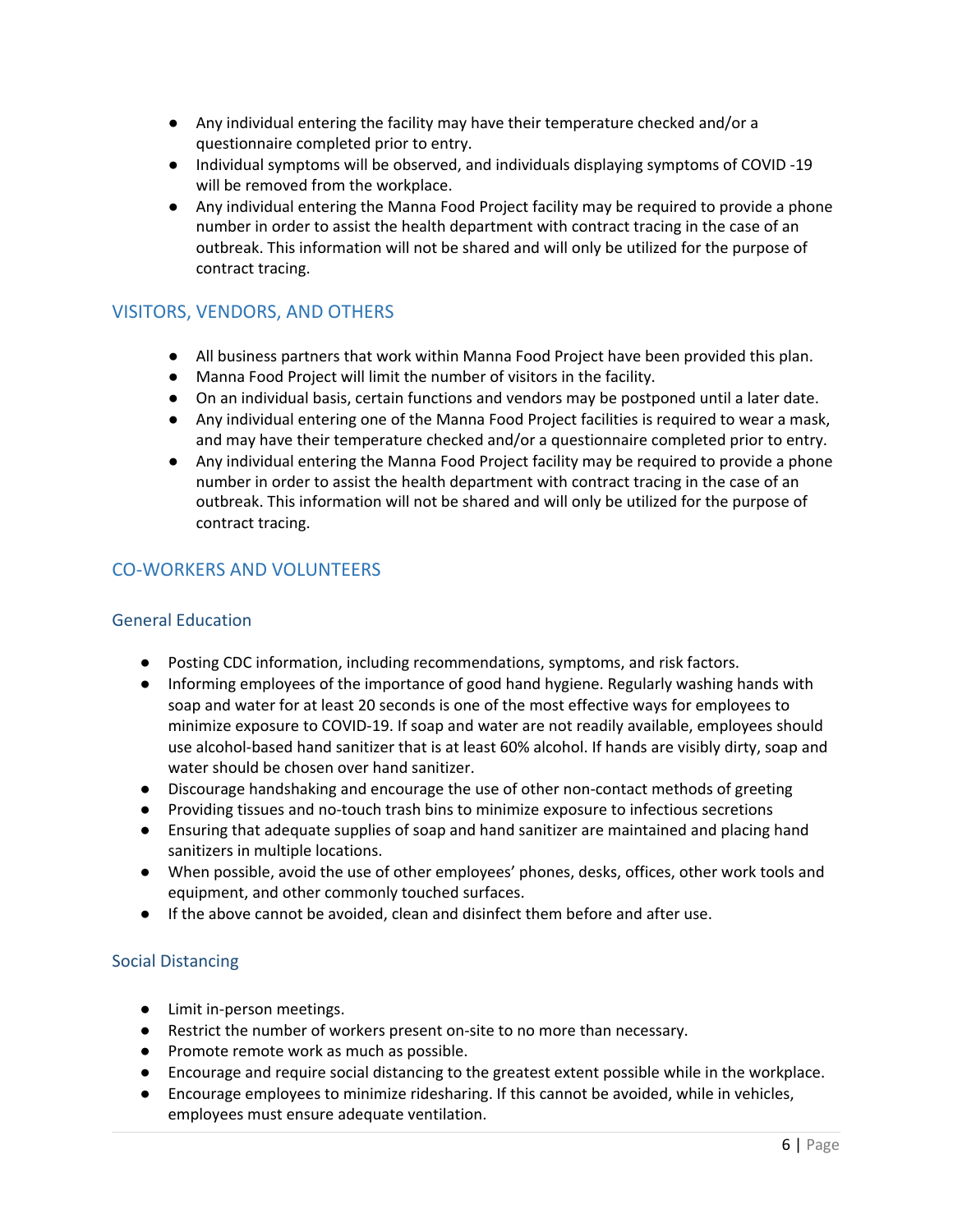- Requiring use of masks and gloves.
- Prohibiting the sharing of food utensils and food with other employees.
- Providing services through curb-side pick-up or delivery.

#### Restricting employees from the workplace if they display symptoms of COVID-19

- Any employee with COVID-19 symptoms will be immediately separated from other individuals and sent home. Manna Food Project will request that they get tested as soon as possible.
- The ability to work remotely will be encouraged where possible.
- Guidance from the employee's health care provider on their return to work date will be required, and/or a negative result from diagnostic testing.

#### **If a Manna employee has come in "close contact" with a client, volunteer, program partner, or other person who has been confirmed with COVID-19:**

- The employee will immediately discontinue work and leave the facility.
- The employee will obtain a COVID-19 test as soon as possible.
- Volunteer shifts will be cancelled until the results of the test are known.
- The employee will be able to return to work after obtaining a negative test result and following the mandatory quarantine period as recommended by the health department.

#### **If a Manna employee has a confirmed diagnosis of COVID-19, Manna Food Project ensures:**

- We will communicate with co-workers clearly and regularly.
- We will notify the other staff members and volunteers of the dates and times the employee was working at Manna and that they may have been exposed to COVID-19.
- We will request all staff be tested for COVID-19.
- We will work with our local health department to provide them with the name and contact information of any identified employees that may have been exposed and report cases according to reporting/recordkeeping requirements.
- We will follow CDC and state protocols for returning to work, including workplace contact tracing and CDC-recommended cleaning and disinfecting in all affected areas. Guidance from employee health care providers will also be considered.
- We will monitor and respond to absenteeism, checking in on employees regularly.

#### **If a Manna employee has a confirmed diagnosis of COVID-19, the employee may return to work if the following conditions are met:**

- 1. The employee's fever has disappeared for more than 24 hours, without medication to control it.
- 2. The employee's other symptoms (such as cough, headache, chills, muscle pain, sore throat, etc.) are improving.
- 3. It has been 10 days since the onset of the employee's symptoms, or date of the test, whichever is longest, and healthcare providers have agreed to the employee's return.